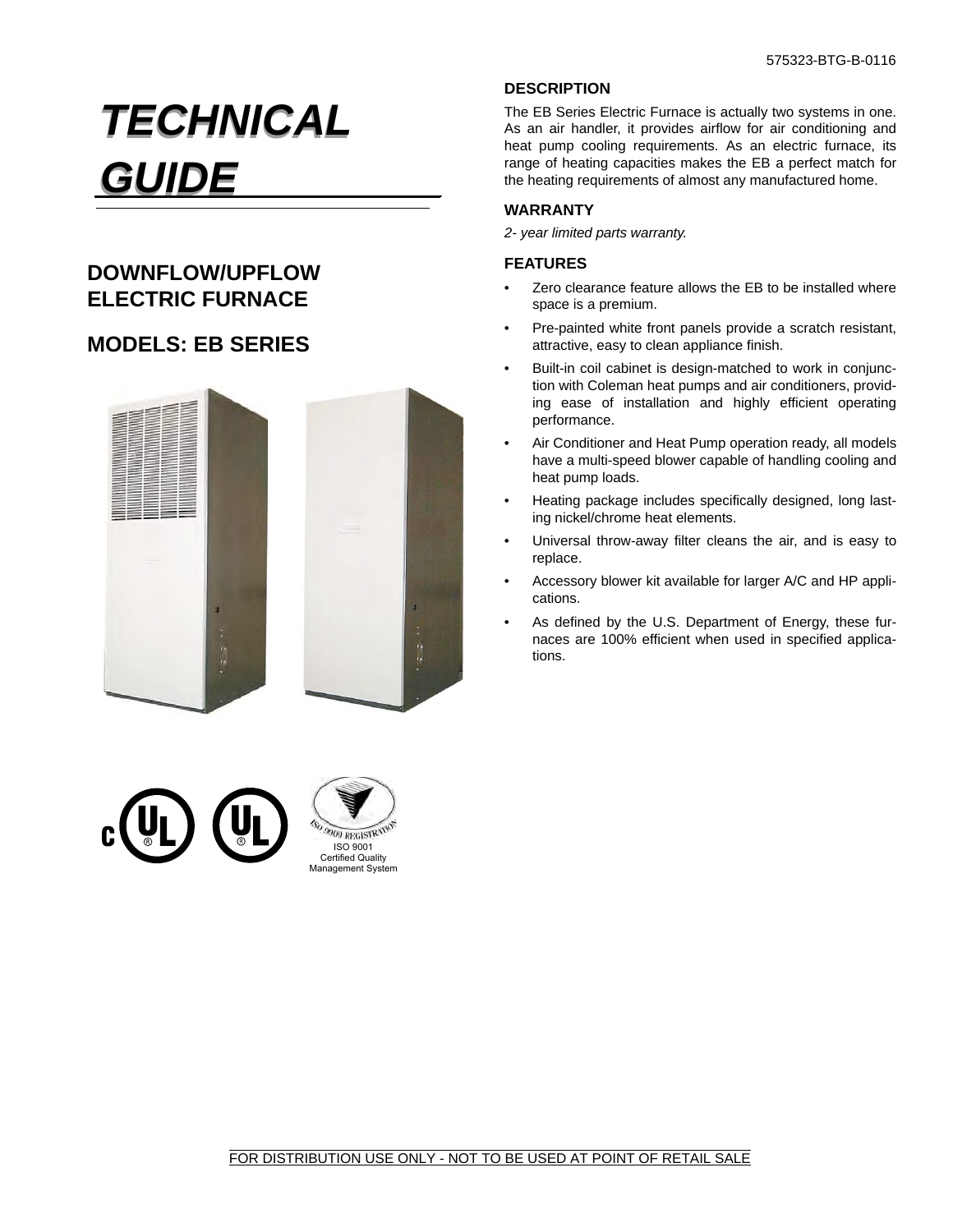

#### **ELETRICAL DATA**

| <b>MODEL NUMBER</b>     |                                               |                  | EB23*1 | EB20 $*$ <sup>1</sup> | EB17 <sup>*1</sup> | EB15 $*$ <sup>1</sup> | EB12 $*$ <sup>2</sup> | EB10 $*$ <sup>3</sup> |
|-------------------------|-----------------------------------------------|------------------|--------|-----------------------|--------------------|-----------------------|-----------------------|-----------------------|
| D.O.E.                  | 24 Vac                                        | <b>BTU</b>       | 77,000 | 67,000                | 56,000             | 51,000                | 39,000                | 34,000                |
| Output<br>Capacity      | 60 Hz.<br>1 Phase                             | <b>KW</b>        | 22.6   | 19.6                  | 16.4               | 15.0                  | 11.4                  | 10.0                  |
| Output<br>Capacity      | 230 Vac<br>60Hz.<br>1 Phase                   | <b>BTU</b>       | 71,000 | 61,000                |                    | 47,000                | 36,000                | 31,000                |
|                         |                                               | <b>KW</b>        | 20.8   | 17.9                  | 15.2               | 13.8                  | 10.6                  | 9.1                   |
|                         | 220 Vac<br>60Hz.<br>1 Phase                   | <b>BTU</b>       | 65,000 | 57,000                | 43,000<br>48,000   |                       | 33,000                | 29,000                |
|                         |                                               | <b>KW</b>        | 19.1   | 16.7                  | 14.1               | 12.6                  | 9.7                   | 8.5                   |
| Element                 |                                               | <b>KW</b>        | 21.6   | 19.2                  | 16.0               | 14.4                  | 11.2                  | 9.6                   |
|                         | Capacity<br>@ 240 Vac                         | <b>AMPS</b>      | 90.0   | 80.0                  | 66.7               | 60.0                  | 46.7                  | 40.0                  |
|                         | Motor Amps @ 240 V                            |                  |        | 4.0 Maximum           |                    |                       |                       |                       |
| Circuit Load            |                                               | CKT <sub>1</sub> | 47.3   | 44.0                  | 47.3<br>44.0       |                       | 50.7 <sup>4</sup>     | 44.0 <sup>4</sup>     |
|                         | Amps @ 240 V                                  | CKT <sub>2</sub> | 46.7   | 40.0                  | 23.4               | 20.0                  | $- -$                 | $- -$                 |
|                         | <b>Filter Size</b><br>$16 \times 20 \times 1$ |                  |        |                       |                    |                       |                       |                       |
| <b>Shipping Weights</b> |                                               |                  | 86     | 84                    | 86                 | 85                    | 84                    | 83                    |

1 Requires Jumper Bars (P/N 3500-378P) - Dual Supply for U.S. Only.

2 Jumper provided for Single Branch Circuit Only.

3 Does Not require a Jumper.

4 Approved for Single Branch Circuit Service Only.

Casing or Cabinet must be permanently grounded in accordance with N.E.C. or other applicable codes.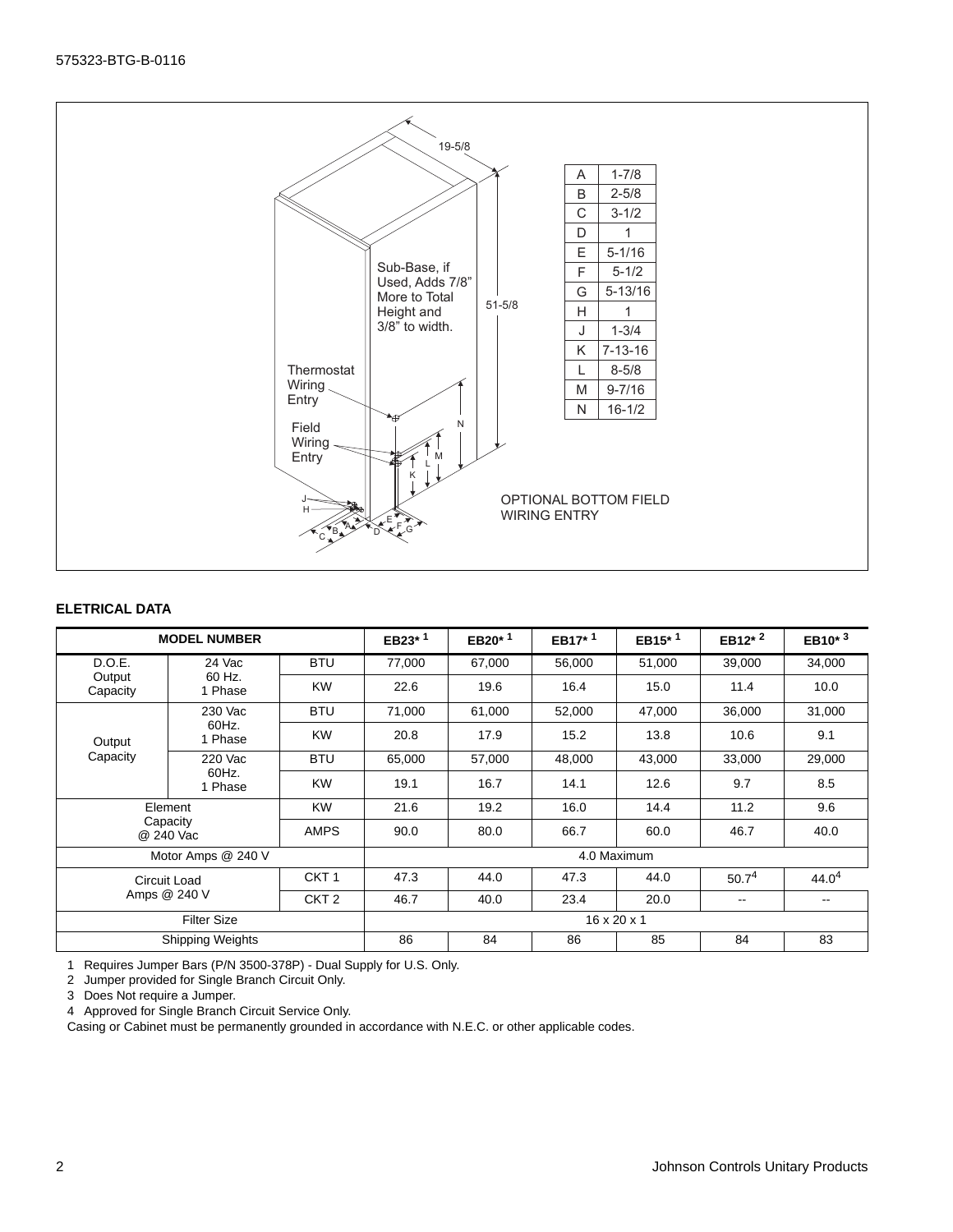#### **EB SERIES BLOWER PERFORMANCE**

|                                                                    | Static Pressure (Inches of WC) |      |      |      | .3   | .4   | .5   | .6   |      | .8   |
|--------------------------------------------------------------------|--------------------------------|------|------|------|------|------|------|------|------|------|
| Low Speed<br><b>Heating Speed</b><br>Models EB10, 12, 15           | CFM (STD. Air)                 | 945  | 936  | 936  | 924  | 915  | 889  | 870  | 813  | 705  |
| <b>Medium Speed</b><br><b>Heating Speed</b><br>Models EB17, 20, 23 | CFM (STD. Air)                 | 1160 | 1145 | 1145 | 1140 | 1129 | 1109 | 1073 | 1027 | 935  |
| Medium High<br>with A-Coil in place                                | CFM (STD. Air)                 | 1340 | 1317 | 1290 | 1252 | 1208 | 1158 | 1095 | 1021 | 876  |
| <b>High</b><br>with A-Coil in place                                | CFM (STD. Air)                 | 1573 | 1534 | 1490 | 1435 | 1369 | 1309 | 1237 | 1135 | 1019 |

#### **SUPPLY CIRCUIT WIRE SIZES - 240 VOLT, 60 CYCLE, SINGLE PHASE - FROM N.E.C. TABLE 310-16**

| <b>MODELS</b>                                | EB23 <sup>*1</sup>                        |              | $EB20*1$                                  |       | EB20 <sup><math>*</math>1</sup>           |               | EB <sub>15</sub> $*$ <sup>1</sup>         |                   | EB12 <sup>*2</sup>                        | $EB10^{*3}$                        |
|----------------------------------------------|-------------------------------------------|--------------|-------------------------------------------|-------|-------------------------------------------|---------------|-------------------------------------------|-------------------|-------------------------------------------|------------------------------------|
| Single Branch<br><b>Circuit Service</b>      | $2$ Leads $+$<br>1 Ground<br><b>CKT#1</b> |              | $2$ Leads $+$<br>1 Ground<br><b>CKT#1</b> |       | $2$ Leads $+$<br>1 Ground<br><b>CKT#1</b> |               | $2$ Leads $+$<br>1 Ground<br><b>CKT#1</b> |                   | $2$ Leads $+$<br>1 Ground<br><b>CKT#1</b> | $2$ Leads $+$<br>1 Ground<br>CKT#1 |
| Nominal Circuit Load - AMPS                  | 94.0                                      |              | 84.0                                      |       | 70.7                                      |               | 64.1                                      |                   | 50.7                                      | 44.0                               |
| Minimum Wire Size (90°C)                     |                                           | #2           |                                           | #3    |                                           | #4            |                                           | #4                | #6                                        | #8                                 |
| Minimum Wire Size (75°C)                     |                                           | #1           |                                           | #2    |                                           | #3            |                                           | #4                | #6                                        | #6                                 |
| Minimum Wire Size (60°C)                     |                                           | #0           |                                           | #1    |                                           | #2            |                                           | #3                | #4                                        | #6                                 |
| <b>Ground Wire Size</b>                      |                                           | #6           |                                           | #6    |                                           | #8            |                                           | #8                | #8                                        | #10                                |
| Max. Fuse (or C.B.) - AMPS                   | 125                                       |              | 110                                       |       | 90                                        |               | 90                                        |                   | 70                                        | 60                                 |
| <b>Dual Branch</b><br><b>Circuit Service</b> | $4$ Leads $+$<br>2 Ground                 |              | $4$ Leads $+$<br>2 Ground                 |       | $4$ Leads $+$<br>2 Ground                 |               | $4$ Leads $+$<br>2 Ground                 |                   |                                           |                                    |
|                                              | CKT#1                                     | <b>CKT#2</b> | <b>CKT#1</b>                              | CKT#2 | CKT#1                                     | <b>CKT #2</b> | <b>CKT#1</b>                              | CKT <sub>#2</sub> |                                           |                                    |
| <b>Branch Circuit Load - AMPS</b>            | 47.3                                      | 46.7         | 44.0                                      | 40.0  | 47.3                                      | 23.4          | 44.0                                      | 20.1              |                                           |                                    |
| <b>Branch Circuit Min. Ampacity</b>          | 59.2                                      | 58.4         | 55.0                                      | 50.0  | 59.2                                      | 29.3          | 55.0                                      | 25.2              | <b>NOT</b>                                |                                    |
| Minimum Wire Size (90°C)                     | #6                                        | #6           | #8                                        | #8    | #6                                        | #10           | #8                                        | #10               | <b>APPROVED</b>                           |                                    |
| Minimum Wire Size (75°C)                     | #6                                        | #6           | #6                                        | #8    | #6                                        | #10           | #6                                        | #10               |                                           |                                    |
| Minimum Wire Size (60°C)                     | #4                                        | #4           | #6                                        | #6    | #4                                        | #10           | #6                                        | #10               |                                           |                                    |
| Ground Wire Size <sup>4</sup>                | #10                                       | #10          | #10                                       | #10   | #10                                       | #10           | #10                                       | #10               |                                           |                                    |
| Max. Fuse (or C.B.) - AMPS                   | 60                                        | 60           | 60                                        | 50    | 60                                        | 30            | 60                                        | 30                |                                           |                                    |

1 Requires Jumper Bars (P/N 3500-378P) - Dual Supply for U.S. Only.

2 Jumper provided for Single Branch Circuit Only.

3 Does Not require a Jumper.

4 Refer to National Electrical Code. Table 250-122 for Non-Sheathed Conductor Ground Wire.

#### **LOCATION**

Access for servicing is an important factor in the location of any furnace. A minimum of 24 inches should be provided in front of the furnace for access to the heating elements and controls. This access may be provided by a closet door or by locating the furnace 24 inches from a facing wall or partition.

# **FURNACE CLEARANCE**

Electric furnace is approved for zero (0) in. clearance to combustible material on all or any part of the furnace exterior and the inlet or outlet duct work. For furnaces installed in upflow application, there must be 1" clearance from the outlet duct work for a distance of 3 feet from the supply air opening. Clearances must be provided above the furnace for a minimum of 200 sq. inches free opening for return air. For clearances other than shown above see paragraph on Return Air.